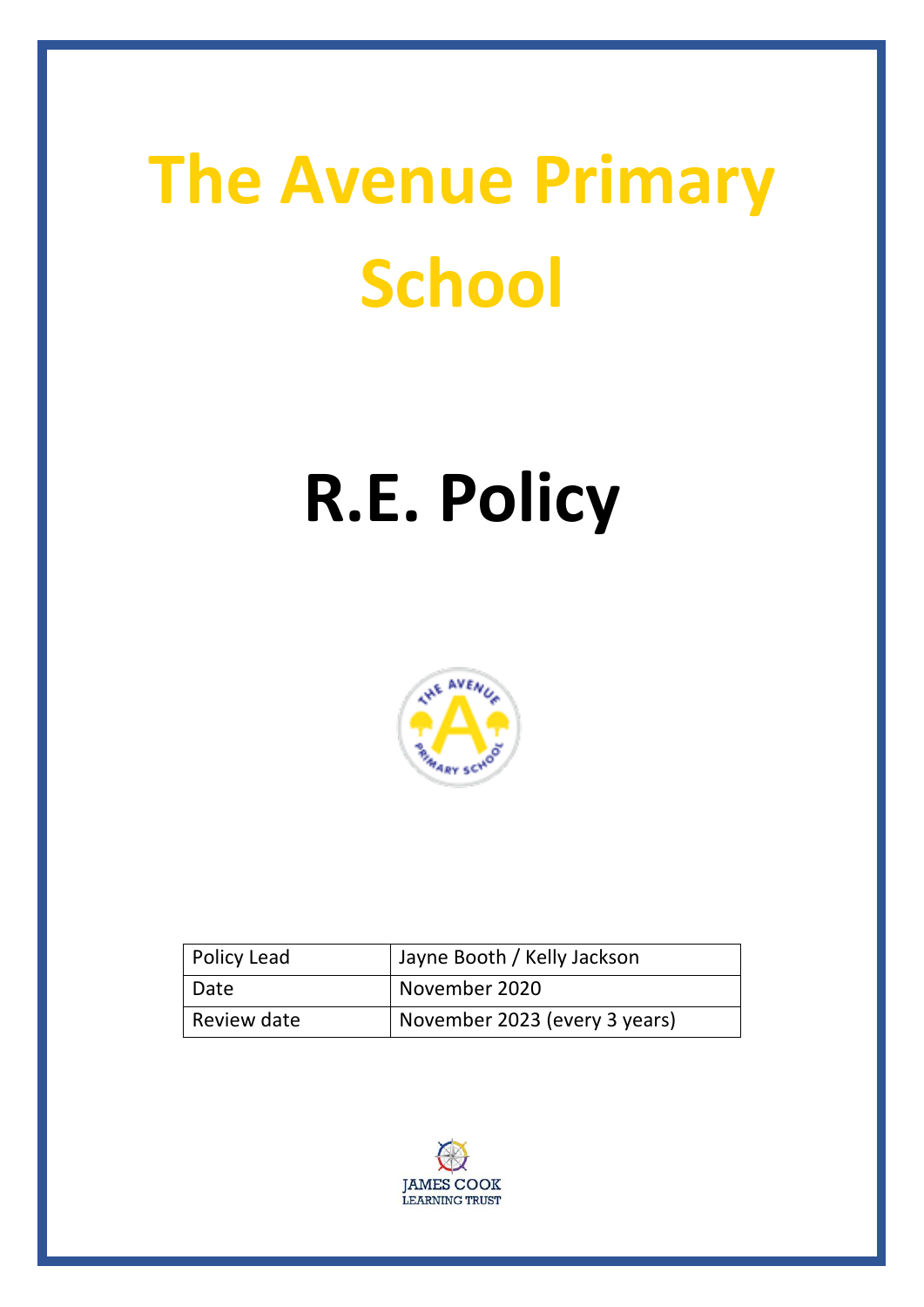## **Context**

. The context of RE at The Avenue Primary School is that of an average sized suburban primary school, serving children in the age range 3-11.

. We teach according to the SACRE Middlesbrough Agreed Syllabus (2020-25)

. We recognise the variety of religious and non-religious backgrounds from which our pupils come. We welcome the diversity and we intend to be sensitive to the home background of each child.

• We recognise the inter-relationship between pupils' spiritual, moral, social and cultural development, and the leading role which the RE curriculum plays in some of these areas.

# The Aims of RE at The Avenue Primary School

RE at The Avenue will be provided in line with the legal requirements.

These are that:

• The basic curriculum will include provision for religious education for all pupils on the school roll;

• The content of RE shall reflect the fact that religious traditions in Great Britain are in the main Christian, while taking account of the teaching and practices of the other principal religious traditions represented in Great Britain:

• The RE which is provided shall be in accordance with the SACRE Middlesbrough Agreed Syllabus (2020-25) 

# Within the framework of the law and the Agreed Syllabus, the aims in RE at The Avenue Primary school are for pupils to:

• Acquire and develop knowledge and understanding of Christianity and the other principal religions represented in the United Kingdom;

• Develop an understanding of the influence of religious and non-religious worldviews, values and traditions on individuals, communities, societies and cultures, locally, nationally and globally;

• Develop the ability to make reasoned and informed judgements about religious and moral issues, with reference to the teachings and diversity within the religious and non-religious worldviews represented in the United Kingdom;

• Enhance their spiritual, moral, social and cultural development by:

-Developing awareness of the fundamental questions of life raised by human experiences, and of how religious teachings and other beliefs can relate to them;

-Responding to such questions with reference to the teachings and practices of religions and worldviews relating them to their own understanding and experience;

-Reflecting on their own beliefs, values and experiences in the light of their study;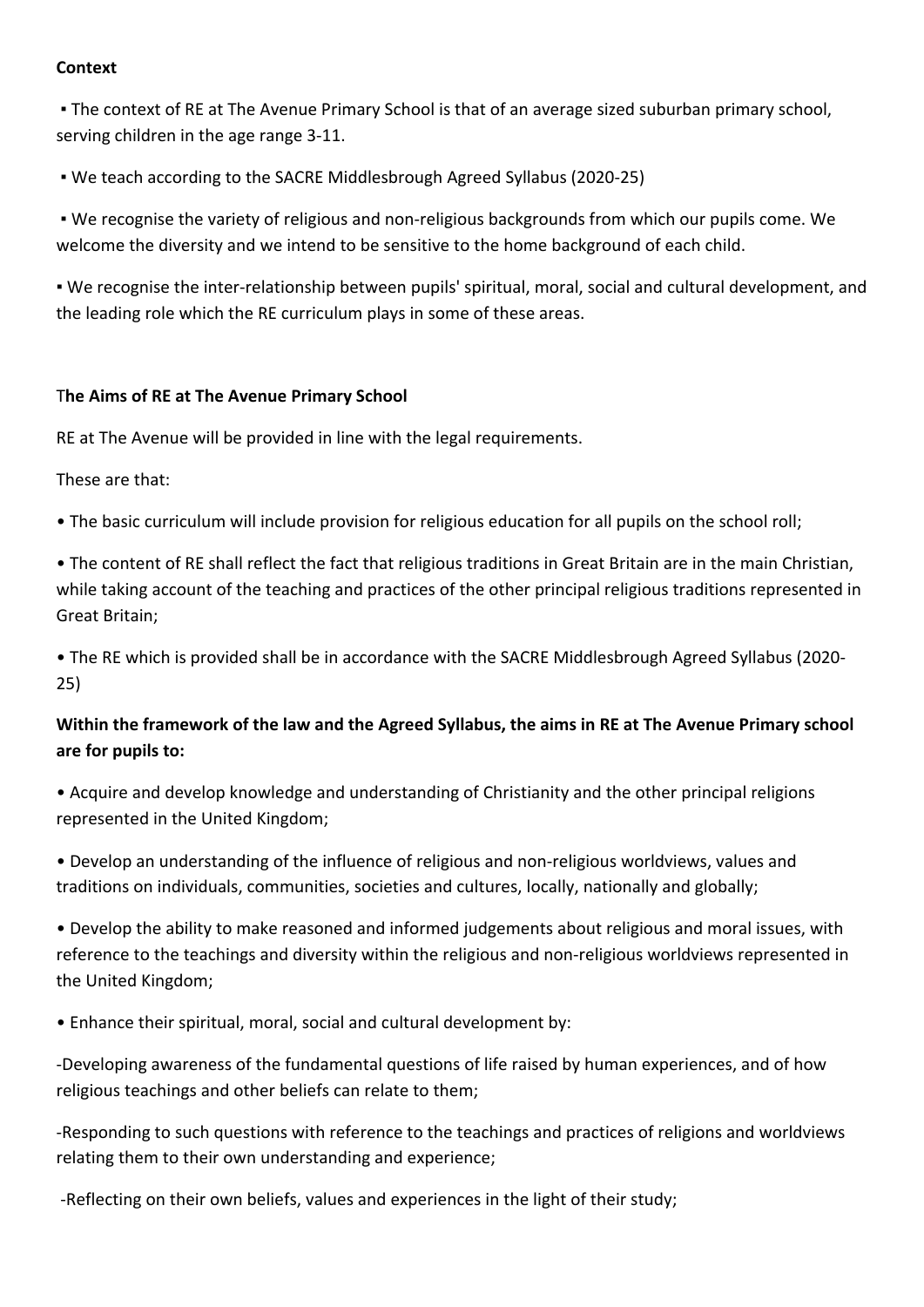• Develop positive attitudes of respect towards other people who hold views and beliefs different from their own, and towards living in a society of diverse religions and worldviews.

# **Time Allocation**

It is recommended that RE is taught for a minimum of 36 hours per year at Key Stage One, and 45 hours per year at Key Stage Two.

The time allocated for teaching RE at The Avenue Primary School is:

EYFS - 50 minutes

KS1 - 1 hour

 $KS2 - 1 hour$ 

RE curriculum time does not include assembly or collective worship, even when the assembly provides a starting point for curricular work. Christmas and Easter production rehearsals and performances are not RE. 

#### **Scheme of Work**

Detailed schemes of work are available on staff shared. Each year group also has an RE schemes of work folder. 

Religion coverage:

EYFS - themes emerging from the EYFS Framework

KS1 - Christianity and Islam

Lower KS2 - Christianity, Islam, Hinduism, Judaism

Upper KS2 - Christianity, Islam, Hinduism, Judaism, Humanist views

# **Teaching and Learning Strategies**

Our policy is to aim to ensure the use in RE of Art, Drama, PSHE, thinking skills and speaking / listening activities. Visits, visitors, ICT use, display work and other active learning strategies will also be used. Crosscurricular work is encouraged, in line with whole school policy on teaching and learning. We recognise the importance of teaching to the SACRE Agreed Syllabus in a creative, knowledge-rich, broad and balanced way.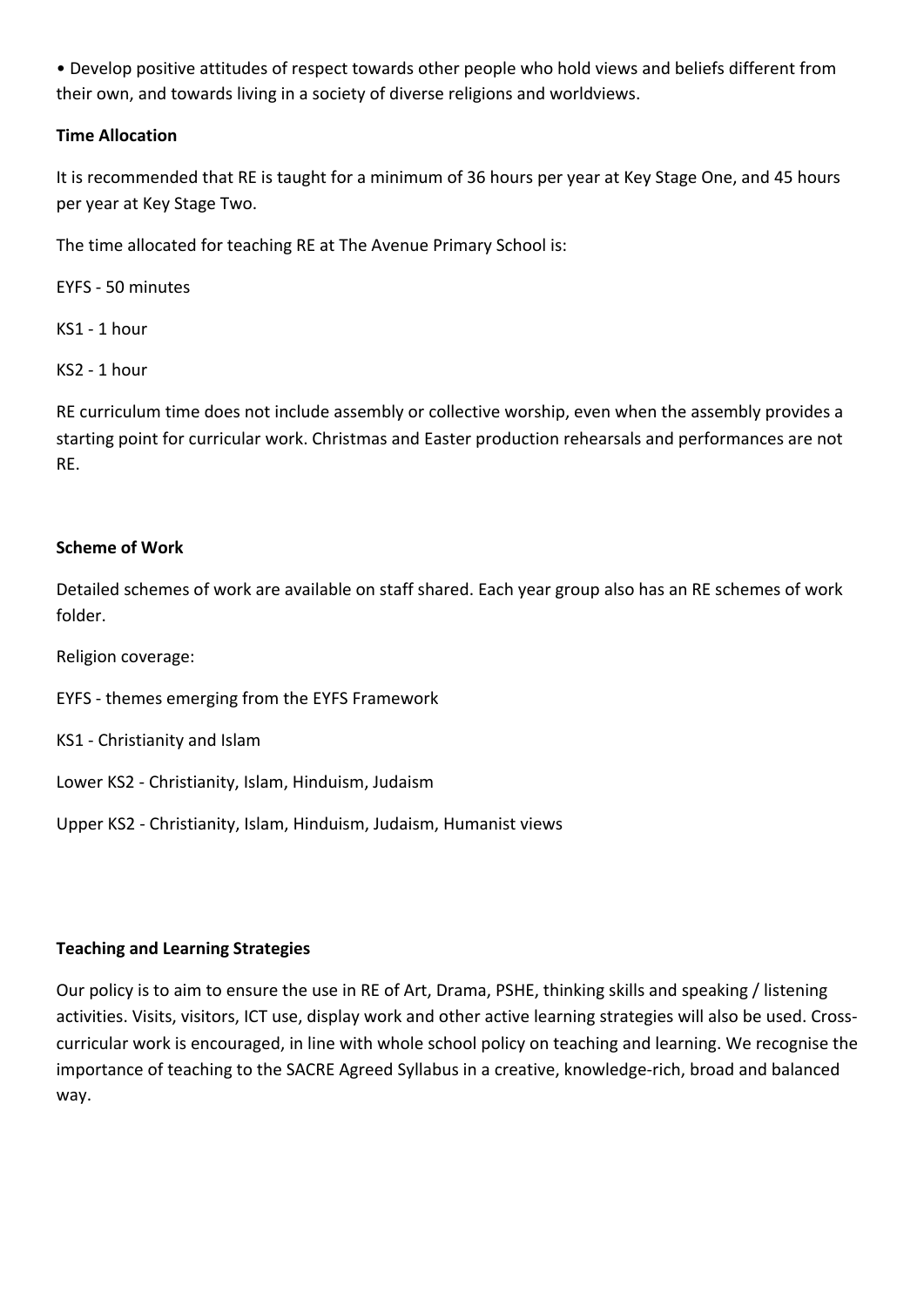#### **Resources**

We have a wide range of resources to support our RE teaching that we continue to develop. Resources are stored electronically in Staff Shared > 2020.21 > RE, along with boxes of resources in the cupboard next to the conference room. Resources should be returned after use.

Our school has invested in new books, religious artefacts and picture packs to link in with the schemes of work. 

A regular audit of resources takes place by the RE subject leaders in order to update our collection.

#### **Visits and visitors**

All children will have the opportunity to visit the local church at Harvest and Christmas during their time at The Avenue Primary School.

There will also be the opportunity for children during their education to visit a local mosque.

The RE subject leaders support class teachers to organise educational visits.

#### **Matching Work to Pupils' Needs**

Our whole school policy regarding pupils with special needs and differentiation, applies to RE. Teachers should be alert to the fact that some children have special and deep experience of a religion through family practice. This of course may not relate to their general educational ability.

#### **Assessment**

Teaching staff to use the SACRE Agreed Syllabus unit learning outcomes to assess the children against the criteria for 'emerging' and 'expected'. There is an assessment section in the KS1 and KS2 annual reports sent out to parents for RE.

The Avenue Big Books show case RE work covered throughout the year across each year group, including samples of children's work, photographs, pupil voice and evidence of visits and visitors.

#### **Monitoring, Evaluation and Review**

We intend that this policy should operate for the next 5 years, and then be fully reviewed by staff and Governors. There will however be a review after 3 years (recommended practice). The subject leader's role includes monitoring and evaluation of this policy in practice.